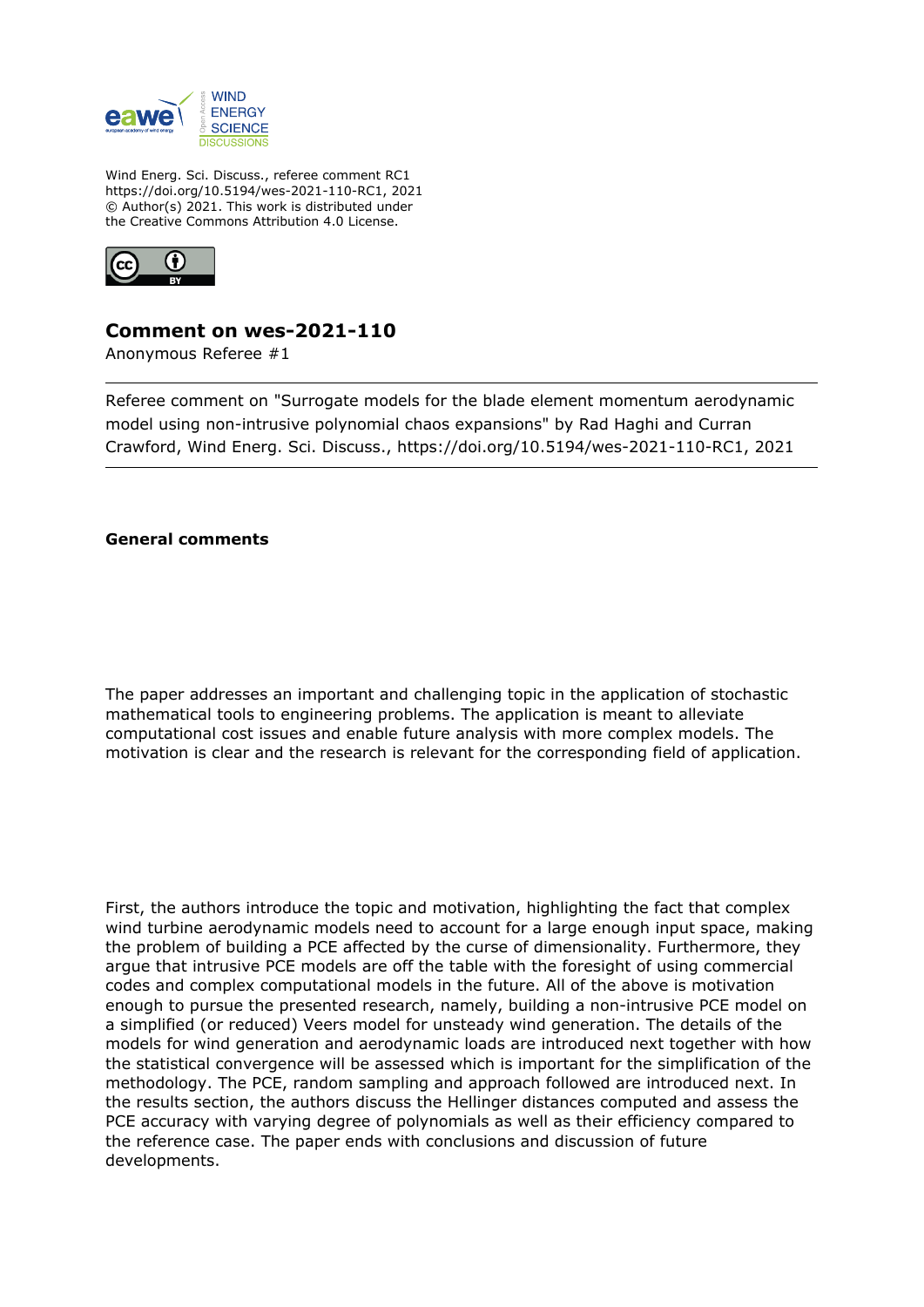## **Specific comments**

Several questions and concerns are raised.

The relevance of the work presented here rests on three key aspects:

- The non-intrusiveness of the approach, given that more complex models are to be used in the future with this framework.
- The alleviation of the curse of dimensionality of PCEs which is relevant for efficient surrogate building, especially with the foresight of using more complex models as well.
- Showing that statistical convergence is achieved which is an argument to be used to simplify the surrogate building process.

However, there are issues with two of those three key aspects that would need to be addressed by the authors before releasing this work. First, the curse of dimensionality is not adequately alleviated for the future purposes of this work. Selecting a simpler wind velocity model with a reduced number of inputs does not tackle the problem, just avoids it. When a more complex model is needed, the same technique presented here is not enough to tackle the challenge of dimensionality in PCEs and the work should be revisited entirely. The literature is very rich with mathematical ways of dealing with this issue (lowrank approximations, sparse PCEs etc) and these have not been explored which would be more important for the impact of this work in the field of wind engineering. Furthermore, there are no account of errors for each PCE approximation, for instance for Figure 4, computations of the L2 error norm, not just a qualitative indication.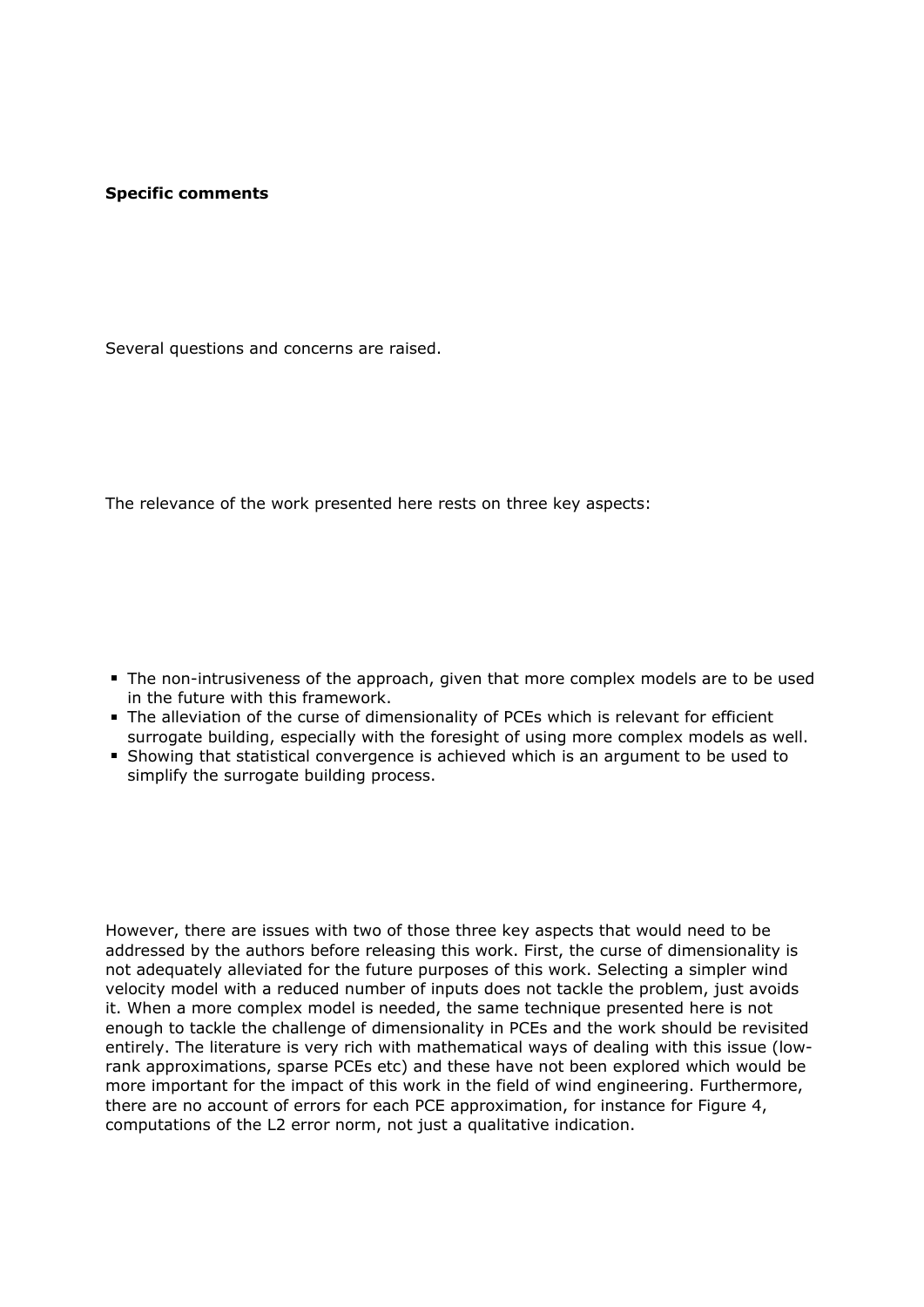The statistical convergence is assessed using only one metric without giving enough motivation as to why that metric and what errors are committed when using it (how good of an assessment does the Hellinger distance give you? Could it give you a good assessment even in cases that are clearly not good?). It would be interesting to round up that part of the work with another widely used metric, the Kullback-Leibler divergence, used in surrogate modeling when approximating models for Bayesian analysis, for example. Furthermore, when using more complex models, the argument of statistical convergence may not hold due to new underlying physics, so how should we take this?

An interesting way of enriching this work and properly tackling those three key aspects would be by adopting both the reduced Veers and the full Veers model and make a comparative study with different techniques to build the PCEs and show how you could efficiently used these techniques with a baseline model (reduced Veers) and a more complex one without having to trade some of the physical aspects.

Another concern to be raised is the structure of the paper. It is not well-organized and some sections are a paragraph long. Maybe a better way would be to devote section 2 entirely to the models the authors aim at approximating, with more in-depth discussion. Section 3 could be devoted to the methodology and all the different aspects. Section 4 could then discuss the results.

**Technical corrections**

Find a list of typos found (non-exhaustive):